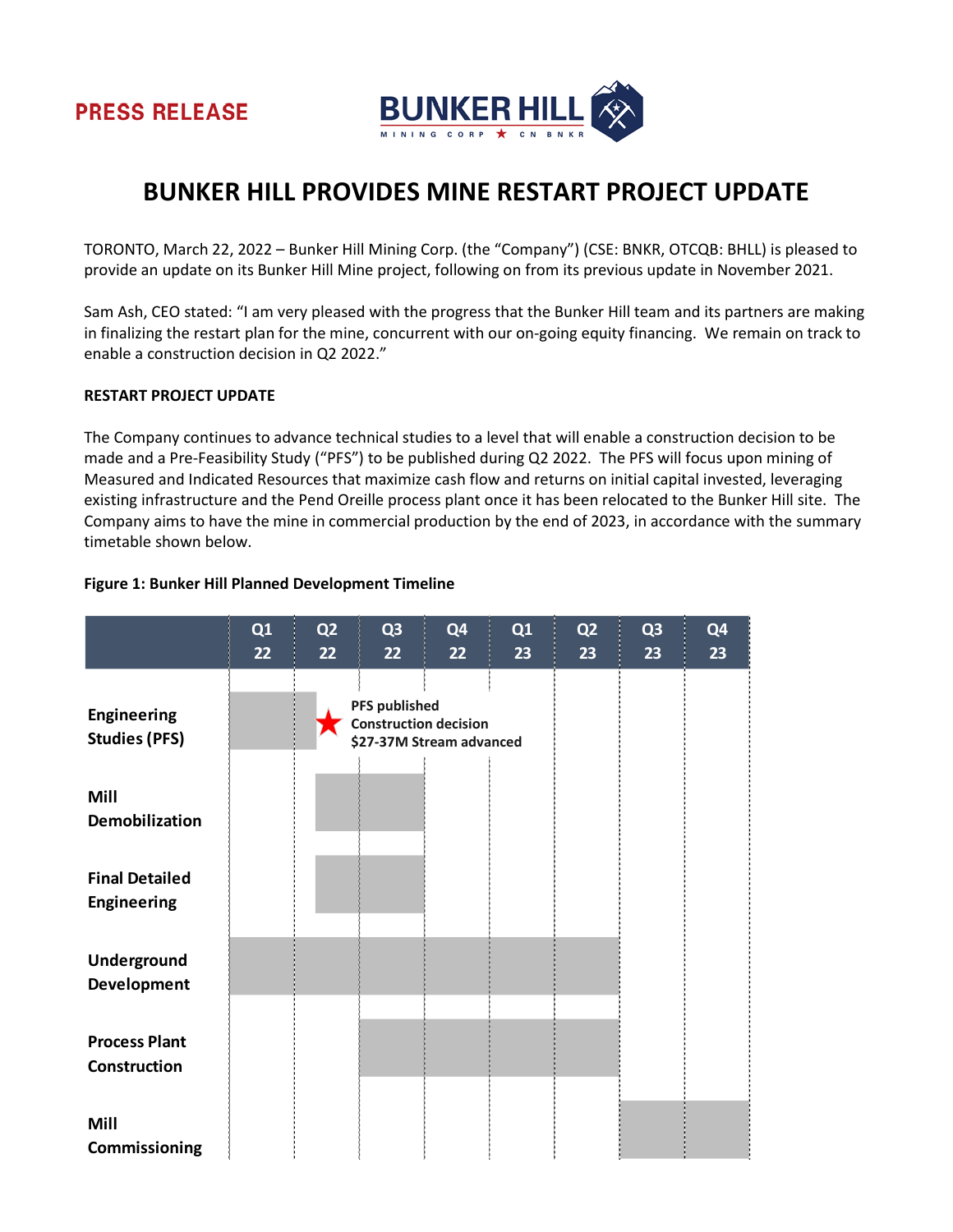The technical studies to support both a PFS and a Construction Decision remain on track, with updates to some of the key and supporting activities detailed below:

# **Figure 2: Technical Studies Update**

| Project                                                   | <b>Work Currently In-Progress</b>                                                                                                                                                                                                                                                                                                                                                                                                                                                                                                    | <b>Completion %</b><br>(To PFS) |
|-----------------------------------------------------------|--------------------------------------------------------------------------------------------------------------------------------------------------------------------------------------------------------------------------------------------------------------------------------------------------------------------------------------------------------------------------------------------------------------------------------------------------------------------------------------------------------------------------------------|---------------------------------|
| <b>Process Plant</b><br>Engineering                       | GA drawings for processing plant and crushing gallery complete.<br>$\bullet$<br>Multiple simulation exercises have indicated reduced initial<br>construction capital expenditures from PEA estimates.<br>Trade-off studies complete. These affirm preference for an<br>underground location for the primary crushing circuit on Level 9,<br>with milling and flotation circuits on surface within existing<br>building.<br>Final cost analysis, detailed construction planning and<br>construction contractor negotiations on-going. | 80                              |
| <b>Tailings and Backfill</b><br><b>Plant Engineering</b>  | Final paste plant design and location trade-offs on-going.<br>Opex trade-off analysis and mine scheduling on-going.<br>• Geotechnical analysis of back-fill requirements indicates<br>significant cost savings from PEA estimates.                                                                                                                                                                                                                                                                                                   | 85                              |
| Metallurgy                                                | Metallurgical studies continue to further optimize the mill and<br>process flow sheet used in the PEA.<br>Final Lock-Cycle Testing (LCT) on-going.                                                                                                                                                                                                                                                                                                                                                                                   | 80                              |
| Geotechnical Study                                        | Golder and Associates study complete, supporting geotechnical<br>$\bullet$<br>assumptions made within the PEA.                                                                                                                                                                                                                                                                                                                                                                                                                       | 100                             |
| Mine Planning                                             | Detailed stope sequencing and optimization on-going.<br>٠<br>Ore haulage trade-off studies complete. Crushed ore to be<br>moved from UG crushing gallery to surface processing circuits via<br>conveyor within the Kellogg Tunnel.                                                                                                                                                                                                                                                                                                   | 85                              |
| Pend Oreille Plant<br>Demobilization                      | • Project/process plant manager appointed.<br>Final demobilization planning on-going, set to meet timelines<br>agreed with Teck, with cost estimates in line with PEA.                                                                                                                                                                                                                                                                                                                                                               | 85                              |
| <b>Current Mining and</b><br>Rehabilitation<br>Activities | CMC (mining contractor) building organic capacity on site. This<br>$\bullet$<br>includes adding local staff and acquiring mining equipment<br>including LHDs.<br>Rehabilitation of UTZ drift on 5-Level completed on schedule.<br>Initiating construction of decline ramp to connect 5-Level with<br>existing 6-level spiral ramp for rubber-tired equipment.                                                                                                                                                                        | N/A                             |
| <b>Bunker Hill Surface</b><br>Upgrades                    | Mine yard and surface facilities now cleared to accept Pend<br>Oreille plant equipment.<br>Finalizing plans to upgrade electrical infrastructure to both<br>Kellogg and Wardner Portal yards.                                                                                                                                                                                                                                                                                                                                        | N/A                             |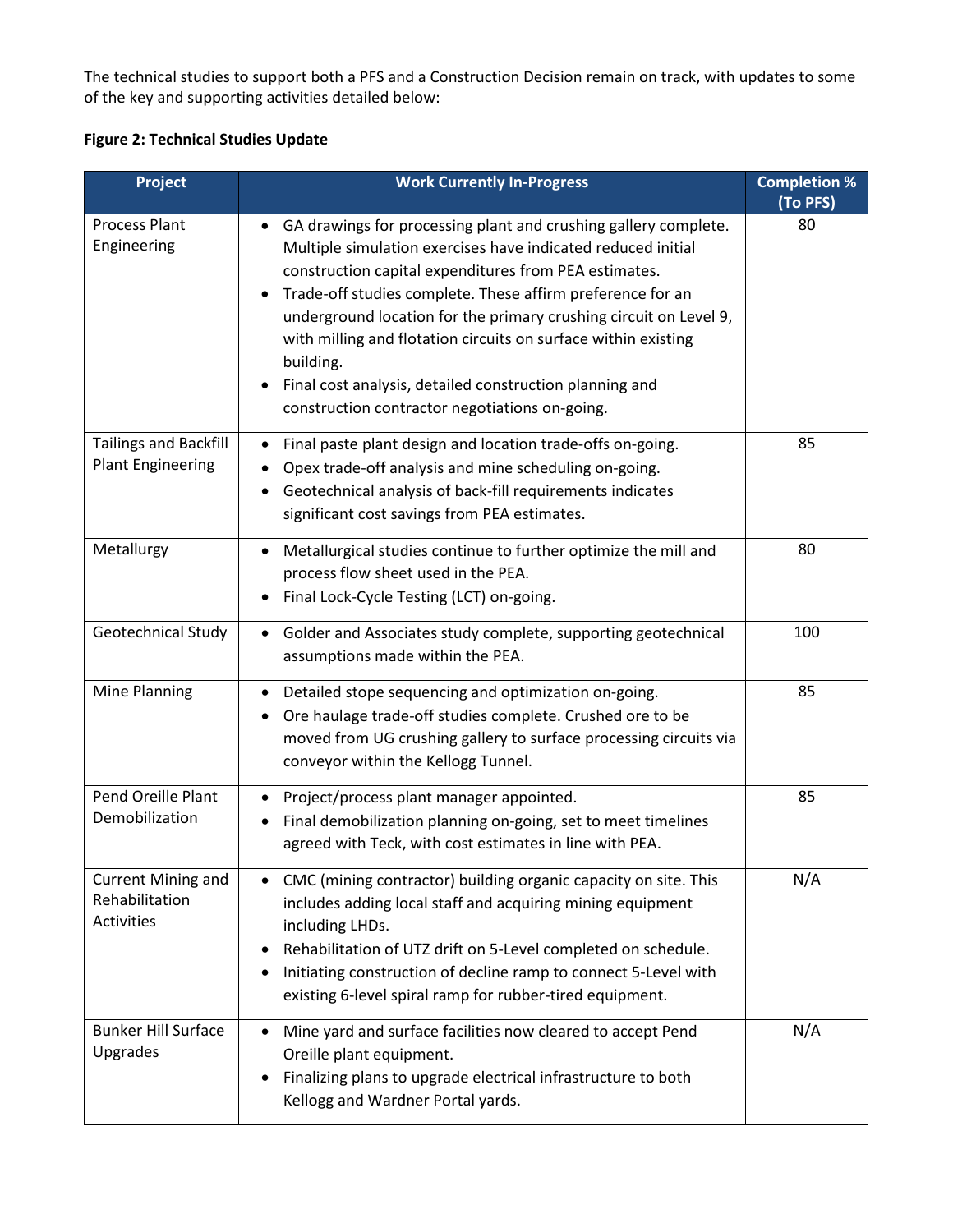#### **FINANCING UPDATE**

The private placement of Special Warrants of up to C\$15,000,000, as announced in the Company's news release dated March 9, 2022, is expected to close on or about March 30, 2022. In addition, the Company is in discussions with providers of non-dilutive financing to meet its obligations to the U.S. Environmental Protection Agency ("EPA"). These obligations, as described in the Company's news release dated December 20, 2021, include payment of \$2,900,000 of water treatment costs and securing \$17,000,000 of financial assurance, which could include performance bonds or letters of credit. In consultation with the EPA, the Company has committed to meet these obligations by 180 days from the effective date of the Amended Settlement Agreement. Pending final due diligence by the Company's financial partner (Sprott Private Resource Streaming & Royalty Corp.) and other closing conditions, the completion of engineering studies will support the advance of up to \$37 million under the multi-metals Stream as announced on December 20, 2021.

## **QUALIFIED PERSON**

Mr. Scott E. Wilson, CPG, President of Resource Development Associates Inc. and a consultant to the Company, is an independent "Qualified Person" as defined by NI 43-101 and is acting as the Qualified Person for the Company. He has reviewed and approved the technical information summarized in this news release.

The Qualified Person has verified the information disclosed herein, including the sampling, preparation, security and analytical procedures underlying such information, and is not aware of any significant risks and uncertainties that could be expected to affect the reliability or confidence in the information discussed herein.

### **ABOUT BUNKER HILL MINING CORP.**

Under new Idaho-based leadership the Bunker Hill Mining Corp, intends to sustainably restart and develop the Bunker Hill Mine as the first step in consolidating a portfolio of North American mining assets with a focus on silver. Information about the Company is available on its website, www.bunkerhillmining.com, or within the SEDAR and EDGAR databases.

#### **For additional information contact:**

David Wiens, CFA CFO & Corporate Secretary +1 208 370 3665 [ir@bunkerhillmining.com](mailto:ir@bunkerhillmining.com)

#### **Cautionary Statements**

*Certain statements in this news release are forward-looking and involve a number of risks and uncertainties. Such forward-looking statements are within the meaning of that term in Section 27A of the Securities Act of 1933, as amended, and Section 21E of the Securities Exchange Act of 1934, as amended, as well as within the meaning of the phrase 'forward-looking information' in the Canadian Securities Administrators' National Instrument 51-102 – Continuous Disclosure Obligations. Forward-looking statements are not comprised of historical facts. Forwardlooking statements include estimates and statements that describe the Company's future plans, objectives or goals, including words to the effect that the Company or management expects a stated condition or result to occur. Forward-looking statements may be identified by such terms as "believes", "anticipates", "expects", "estimates", "may", "could", "would", "will", or "plan". Since forward-looking statements are based on assumptions and address future events and conditions, by their very nature they involve inherent risks and uncertainties. Although these statements are based on information currently available to the Company, the Company provides no assurance that actual results will meet management's expectations. Risks, uncertainties and other factors involved*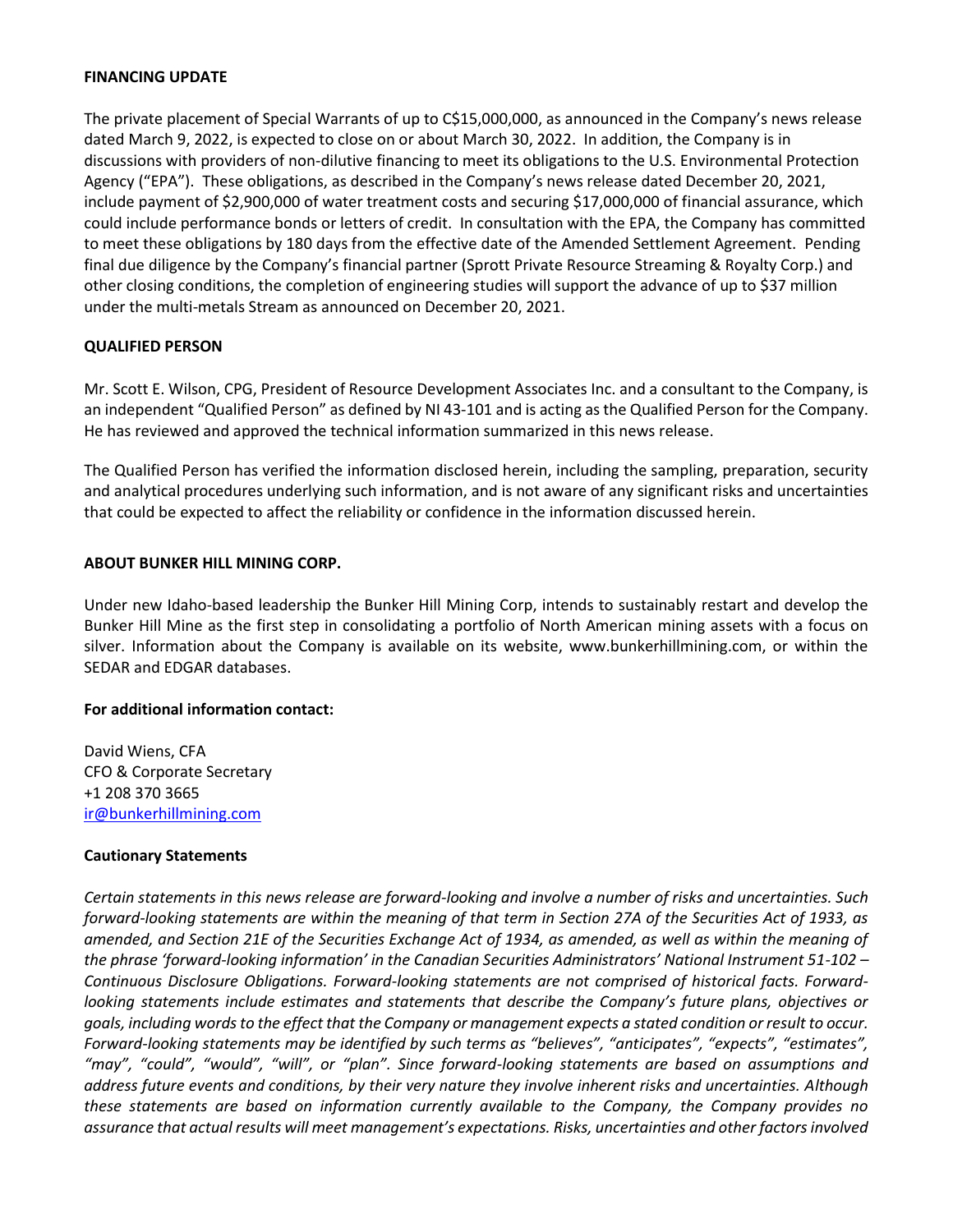*with forward-looking information could cause actual events, results, performance, prospects and opportunities to differ materially from those expressed or implied by such forward-looking information.* 

*Forward looking information in this news release includes, but is not limited to, the Company's intentions regarding its objectives, goals or future plans and statements. Factors that could cause actual results to differ materially from such forward-looking information include, but are not limited to: the ability to predict and counteract the effects of COVID-19 on the business of the Company, including but not limited to the effects of COVID-19 on the price of commodities, capital market conditions, restriction on labour and international travel and supply chains; failure to identify mineral resources; failure to convert estimated mineral resources to reserves; the inability to complete a feasibility study which recommends a production decision; the preliminary nature of metallurgical test results; the Company's ability to restart and develop the Bunker Hill Mine and the risks of not basing a production decision on a feasibility study of mineral reserves demonstrating economic and technical viability, resulting in increased uncertainty due to multiple technical and economic risks of failure which are associated with this production decision including, among others, areas that are analyzed in more detail in a feasibility study, such as applying economic analysis to resources and reserves, more detailed metallurgy and a number of specialized studies in areas such as mining and recovery methods, market analysis, and environmental and community impacts and, as a result, there may be an increased uncertainty of achieving any particular level of recovery of minerals or the cost of such recovery, including increased risks associated with developing a commercially mineable deposit with no guarantee that production will begin as anticipated or at all or that anticipated production costs will be achieved; failure to commence production would have a material adverse impact on the Company's ability to generate revenue and cash flow to fund operations; failure to achieve the anticipated production costs would have a material adverse impact on the Company's cash flow and future profitability; delays in obtaining or failures to obtain required governmental, environmental or other project approvals; political risks; changes in equity markets; uncertainties relating to the availability and costs of financing needed in the future; the inability of the Company to budget and manage its liquidity in light of the failure to obtain additional financing, including the ability of the Company to complete the payments pursuant to the terms of the agreement to acquire the Bunker Hill Mine Complex; inflation; changes in exchange rates; fluctuations in commodity prices; delays in the development of projects; capital, operating and reclamation costs varying significantly from estimates and the other risks involved in the mineral exploration and development industry; and those risks set out in the Company's public documents filed on SEDAR. Although the Company believes that the assumptions and factors used in preparing the forwardlooking information in this news release are reasonable, undue reliance should not be placed on such information, which only applies as of the date of this news release, and no assurance can be given that such events will occur in the disclosed time frames or at all. The Company disclaims any intention or obligation to update or revise any forward-looking information, whether as a result of new information, future events or otherwise, other than as required by law. No stock exchange, securities commission or other regulatory authority has approved or disapproved the information contained herein.*

# **Cautionary Note to United States Investors Concerning Estimates of Measured, Indicated and Inferred Resources**

*This press release has been prepared in accordance with the requirements of the securities laws in effect in Canada, which differ from the requirements of U.S. securities laws. Unless otherwise indicated, all resource and reserve estimates included in this press release have been disclosed in accordance with NI 43-101 and the Canadian Institute of Mining, Metallurgy, and Petroleum Definition Standards on Mineral Resources and Mineral Reserves. NI 43-101 is a rule developed by the Canadian Securities Administrators which establishes standards for all public disclosure an issuer makes of scientific and technical information concerning mineral projects. Canadian disclosure standards, including NI 43-101, differ significantly from the requirements of the United States Securities and Exchange Commission ("SEC"), and resource and reserve information contained in this press release may not be comparable to similar information disclosed by U.S. companies. In particular, and without limiting the generality of the foregoing, the term "resource" does not equate to the term "reserves". Under U.S. standards, mineralization may not be classified as a "reserve" unless the determination has been made that the mineralization could be economically and legally produced or extracted at the time the reserve determination is made. The SEC's disclosure*